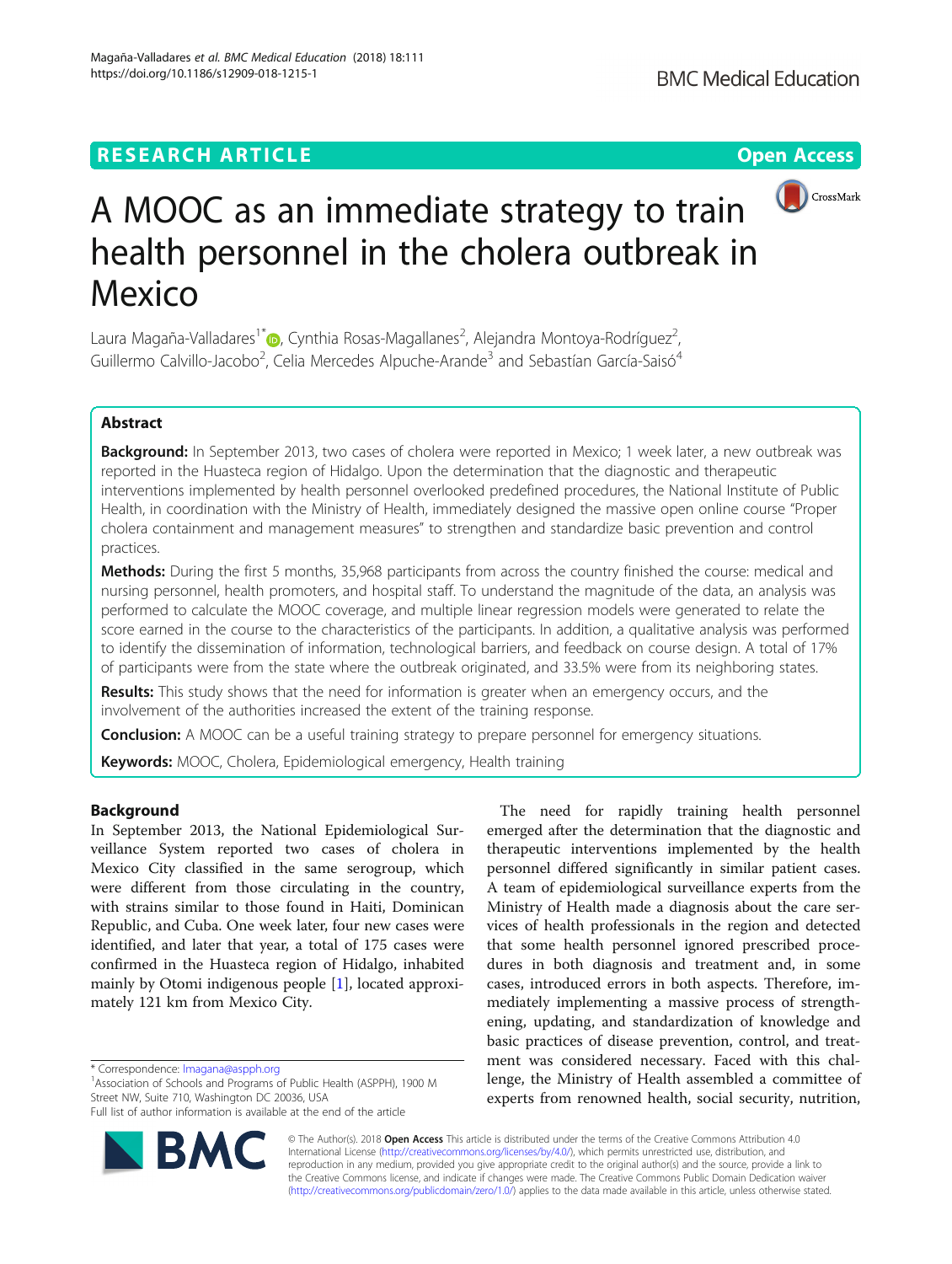epidemiology, prevention, disease control, and technology development institutions to design and conduct the massive open online course (MOOC) titled "Proper cholera containment and management measures".

It was decided to create a MOOC because it was the most efficient way to reach as many people as possible in a small period of time despite the low rates of terminal efficiency that the evidence presents in regard to these courses [\[2](#page-6-0)].

The design of the MOOC was founded on the competency-based educational model of the National Institute of Public Health (INSP in Spanish) and was launched for all healthcare professionals of Mexico from different sectors. The Ministry of Health (SSA in Spanish) sent official letters to its state heads of education for to urge the entire healthcare workforce to complete the course as soon as possible.

MOOCs are a valuable tool to distribute educational content through the Internet [\[3](#page-6-0)], with unlimited and open registration, and grounded in the theory of connectivism. This approach, developed by George Siemens, differs from behaviorism, cognitivism, and constructivism by fostering a close link between learning and Information and Communications Technology (ICT) [[4\]](#page-6-0). The significant volume of participants that are gathered, the broad geographic reach, and the low unit cost are some of the positive attributes of MOOCs. Furthermore, MOOCs are designed under self-management systems, which enhance student interaction with content and automate learning activities.

The present article addresses the experience of designing and conducting the MOOC "Proper cholera containment and management measures" with the objective of analyzing the coverage, function, and feedback on the design of the course and key factors for its effectiveness to confront an emergency situation. This strengthens the studies that have been carried out on education in a state of emergency, which refers to quality learning opportunities in crisis situations, including public health emergencies [\[5](#page-6-0)–[7\]](#page-6-0).

## Methods

The MOOC, an educational format chosen for its ability to reach across the country and being self-directed, had the following four main topics:  $a$ ) the concept of cholera and prevention procedures,  $b$ ) diagnosis,  $c$ ) treatment, and d) key aspects to conduct a timely epidemiological surveillance.

The MOOC was developed by a transdisciplinary group of academics and health officials who determined the competencies that health personnel require to adequately confront the cholera outbreak. A team of instructional designers created the learning activities based on the principles of andragogy [[8\]](#page-6-0), particularly

meaningful and practical knowledge acquisition, and following the learning cycle through experiences that lead to reflection, conceptualization, and implementation of the acquired knowledge in real life situations. The development of the course took the INSP's production and design team 8 days of full time work. The course was available in any device with internet access as well as with an offline version.

A qualitative and quantitative approach was used for its analysis.

The quantitative component focused on the analysis of the geographical, temporal and institutional coverage of the course and the relationship between sociodemographic characteristics (age, gender, marital status, affiliation, and profession) and the score earned in the course.

For the qualitative component, semi-structured interviews were conducted with managers and operational staff with their informed consent to identify the actions they implemented to promote the course, understand the management and availability of technology among the course attendees, and obtain feedback on the design and content functionality. Based on the information from the state with the largest share of participants after the state where the outbreak started, data were collected from 8 focus groups consisting of state health managers (including the Ministry of Health), Jurisdiction officials and hospital personnel.

The MOOC coverage in healthcare units was calculated by dividing the number of attendees registered in the course by the number of staff working in the primary care units in each state, according to the National Health Information System records. The geographical coverage was estimated for 6 geographic regions (Table [1\)](#page-2-0), defined according to their proximity to Hidalgo state, where the first cholera outbreak occurred. Temporal coverage was defined as the number of attendees per week throughout the period when the course was available.

The main sociodemographic characteristics of participants were described using the mean, standard deviation, and percentages. Multiple linear regression models were fitted with fixed effects by geographic region, with the score as the dependent variable and gender, age, profession, and affiliation as independent variables to evaluate the relationship between the score received and the characteristics of the participants.

Transcripts from the focus groups were coded in Atlas.ti 7.0 for qualitative analysis. Coding was based on four families of codes related to the actions to implement the virtual course, training strategies prior to the course, management and availability of technology among the participants, and feedback on the design and functionality of the content.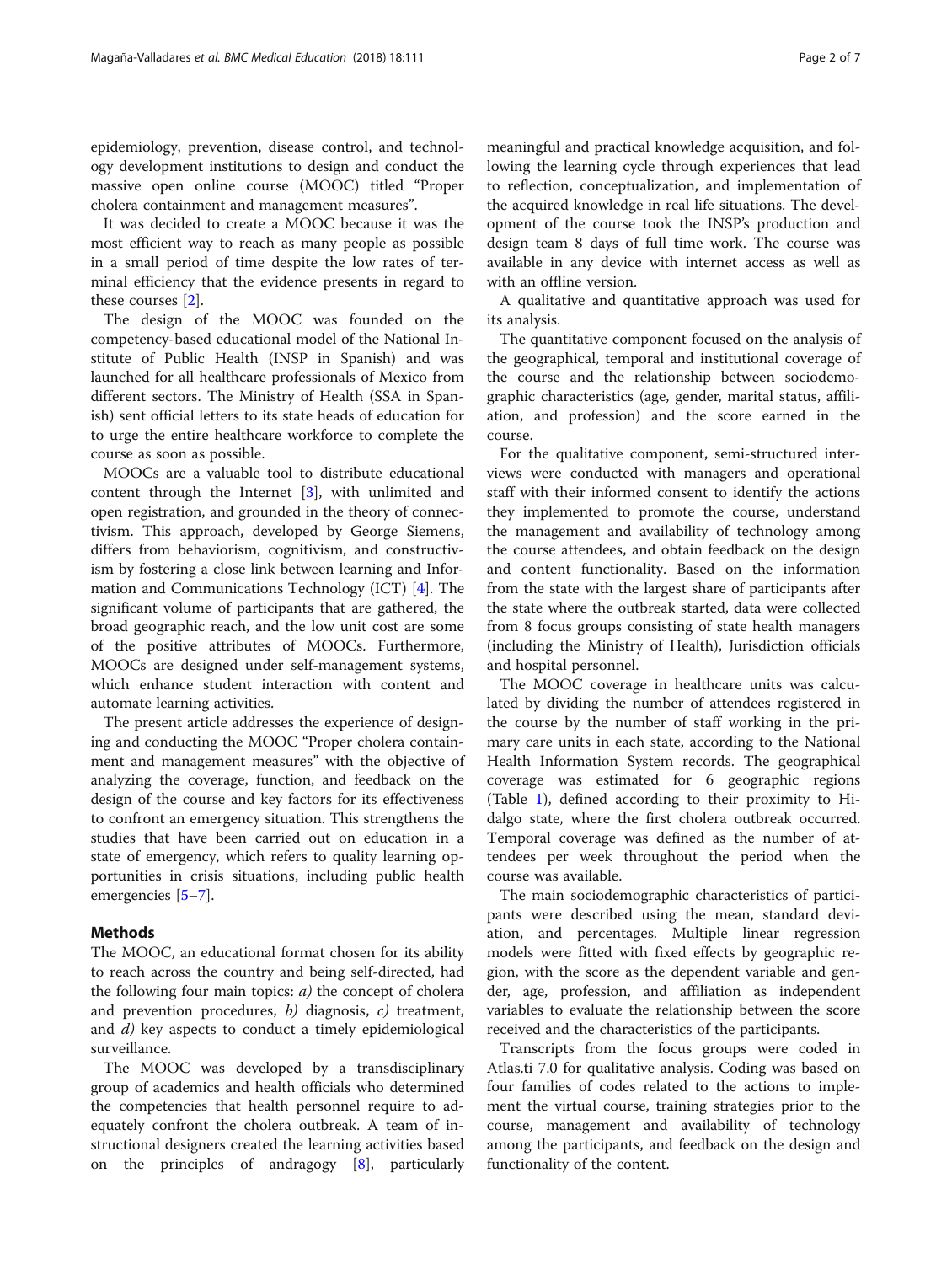<span id="page-2-0"></span>

| Characteristics                               |        |           |
|-----------------------------------------------|--------|-----------|
| Age, mean (SD)                                | 35,934 | 36.40(10) |
| Score, mean (SD)                              | 35,934 | 85.6(9.4) |
|                                               | N      | $\%$      |
| Women                                         | 35,934 | 65.3      |
| Profession $N = 34,506$                       |        |           |
| Physician                                     | 15,992 | 46.4      |
| Nurse                                         | 12,929 | 37.5      |
| Healthcare promoter                           | 612    | 1.8       |
| Other healthcare Professional                 | 2517   | 7.3       |
| Others                                        | 2456   | 7.1       |
| Affiliation $N = 35,753$                      |        |           |
| <b>IMSS</b>                                   | 14,151 | 39.6      |
| <b>ISSSTE</b>                                 | 449    | 1.3       |
| <b>SSA</b>                                    | 19,320 | 54.0      |
| PEMEX, SEMAR, SEDENA                          | 1093   | 3.1       |
| <b>OTHERS</b>                                 | 740    | 2.1       |
| Participation by geographic region N = 35,934 |        |           |
| Geographic region 1                           | 6135   | 17.07     |
| Geographic region 2                           | 12.041 | 33.51     |
| Geographic region 3                           | 7077   | 19.69     |
| Geographic region 4                           | 4460   | 12.41     |
| Geographic region 5                           | 2725   | 7.58      |
| Geographic region 6                           | 3496   | 9.73      |

Geographic region 1. Hidalgo

Geographic region 2. Veracruz, Mexico State, Tlaxcala, San Luis Potosi, Queretaro and Puebla

Geographic region 3. Oaxaca, Morelos, Guanajuato, Michoacan, Guerrero, Federal District and Tamaulipas

Geographic region 4. Sonora, Durango, Coahuila, Sinaloa, Baja California, Chihuahua and Nuevo Leon

Geographic region 5. Zacatecas, Colima, Aguascalientes, Jalisco and Nayarit Geographic region 6. Quintana Roo, Chiapas, Campeche, Yucatan and Tabasco

## Results

## Terminal efficiency

During the first 5 months after the beginning of the course, 40,002 participants were registered; 4379 (9.9%) "no shows" and 35,968 participants finished the course. The terminal efficiency was 82.5% as shown in Table 2,

### Sociodemographic characteristics of the participants

During the first 5 months after the beginning of the course, 35,968 participants from the 31 states and the capital of Mexico finished the course. More than half were women (65.3%) aged from 15 to 89 years, with a

mean age of 36 years. Most attendees were physicians (46.4%) and nurses (37.5%), and the remaining 9.1% were either healthcare promoters or provided other professional services. Regarding affiliation, 54% worked for the Ministry of Health, 39.6% worked for the Mexican Social Security Institute (IMSS in Spanish), and 6.5% worked for the Institute for Social Security and Services for State Workers (ISSSTE in Spanish), Mexican Petroleums, Navy Department, Department of National Defense and other government institutions. The distribution of participants per geographic region showed that 17% were from Hidalgo state, where the outbreak started, 33.5% were located in neighboring states to the outbreak site (geographic region 2), and 19.7% were located in states of the 3 geographic regions farthest from the outbreak (Table 1).

## Coverage

State coverage (Table [3\)](#page-3-0) ranged from 0.3 to 36% of all healthcare personnel in the states. Hidalgo, the state where the outbreak started, recorded the highest coverage rate, followed by Quintana Roo, Zacatecas, and Veracruz. When considering the institutional affiliation of the attendees, the Hidalgo State Department of Health reached 53.3% participation, whereas Quintana Roo reached up to 25% participation. In absolute terms, the IMSS ranked second in the number of participants but outperformed the SSA in 20 states when calculating the percentage of coverage. In turn, Zacatecas state achieved the highest percentage of coverage in the IMSS, with just over 30%.

The results showed that the coverage was higher when senior officials in the healthcare system were involved in launching the online course.

"…The leadership of our senior officials facilitated conducting the course on cholera and encouraged all stakeholders to attend the course, from managers to the custodial staff. This also strengthened the use of technology by the staff...".

During the first week, 5000 people enrolled, and over the first 7 weeks, the weekly number of enrollments ranged from 3000 to 5000 people (Fig. [1:](#page-4-0) Course participation trend). This occurred until mid-December, when the course registration trend decreased significantly,

Table 2 Terminal efficiency

| Health professionals<br>staff | Enrolled     | "No shows<br>participants" | Participants who<br>completed the MOOC <sup>a</sup> | Participants who accredited<br>the MOOC (score higher than 7) | Participants who did not<br>accredit the MOOC |
|-------------------------------|--------------|----------------------------|-----------------------------------------------------|---------------------------------------------------------------|-----------------------------------------------|
|                               | participants |                            |                                                     |                                                               |                                               |
| 966.083                       | 40.002       | 4379 (9.9%)                | 35.968 (89.9%)                                      | 33,006<br>(82.5%)                                             | 2962<br>(7.4%)                                |

<sup>a</sup>We chose these participants as the population in our analysis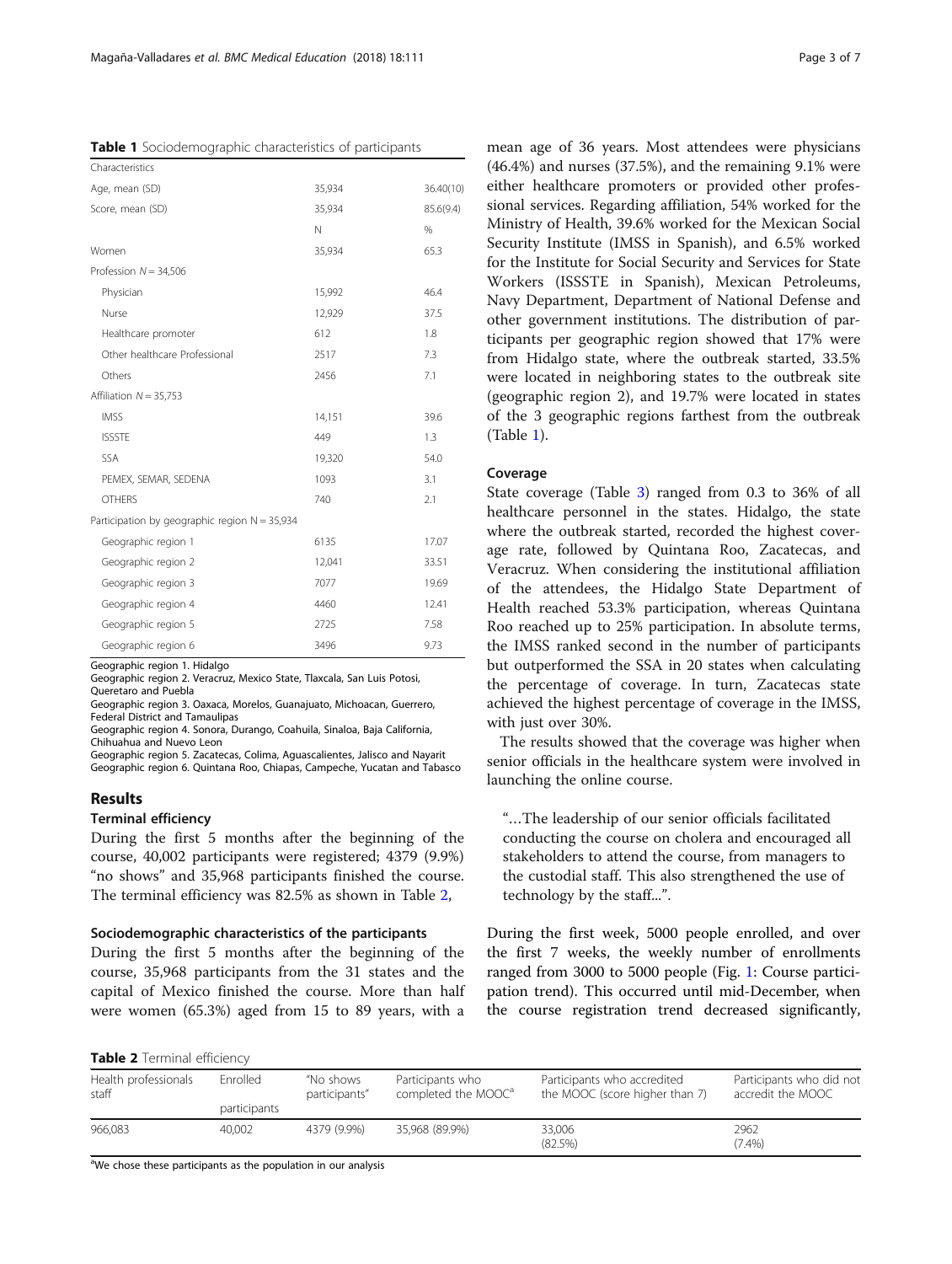<span id="page-3-0"></span>Table 3 Coverage by sector and state

| Federal entity   | <b>IMSS Coverage</b> | <b>ISSSTE</b><br>Coverage | SSA<br>Coverage | Total<br>Coverage |
|------------------|----------------------|---------------------------|-----------------|-------------------|
| Hidalgo          | 10.7%                | 1.8%                      | 53.3%           | 36.0%             |
| Quintana Roo     | 5.6%                 | 7.1%                      | 25.0%           | 15.2%             |
| Zacatecas        | 30.3%                | 0.4%                      | 3.8%            | 11.9%             |
| Veracruz         | 6.1%                 | 1.2%                      | 12.0%           | 9.3%              |
| Estado de México | 4.3%                 | 2.2%                      | 11.6%           | 7.9%              |
| Oaxaca           | 19.3%                | 0.6%                      | 4.2%            | 7.5%              |
| Durango          | 11.6%                | 0.7%                      | 0.6%            | 5.0%              |
| Morelos          | 3.3%                 | 1.1%                      | 6.7%            | 4.7%              |
| Sonora           | 6.1%                 | 0.6%                      | 1.1%            | 3.7%              |
| Chiapas          | 11.0%                | 0.2%                      | 0.4%            | 3.3%              |
| Guanajuato       | 4.7%                 | 0.2%                      | 1.9%            | 2.9%              |
| Michoacán        | 1.7%                 | 0.2%                      | 3.7%            | 2.8%              |
| Guerrero         | 2.2%                 | 1.1%                      | 2.8%            | 2.7%              |
| Coahuila         | 5.1%                 | 0.0%                      | 0.1%            | 2.7%              |
| Tabasco          | 6.7%                 | 0.0%                      | 0.2%            | 2.6%              |
| Campeche         | 4.6%                 | 0.8%                      | 0.1%            | 2.6%              |
| Aquascalientes   | 2.4%                 | 0.2%                      | 2.3%            | 2.2%              |
| Sinaloa          | 4.5%                 | 0.2%                      | 0.2%            | 2.1%              |
| Yucatán          | 2.2%                 | 0.5%                      | 1.9%            | 1.9%              |
| Tlaxcala         | 4.3%                 | 0.3%                      | 0.8%            | 1.9%              |
| Chihuahua        | 1.1%                 | 0.4%                      | 2.2%            | 1.6%              |
| Colima           | 0.8%                 | 0.2%                      | 0.7%            | 1.6%              |
| Baja California  | 1.9%                 | 1.4%                      | 1.1%            | 1.5%              |
| Jalisco          | 0.8%                 | 0.4%                      | 2.2%            | 1.4%              |
| Distrito Federal | 2.5%                 | 0.1%                      | 0.4%            | 1.3%              |
| Tamaulipas       | 0.4%                 | 0.3%                      | 0.1%            | 0.7%              |
| Nayarit          | 0.3%                 | 0.5%                      | 0.8%            | 0.6%              |
| Nuevo León       | 0.8%                 | 0.1%                      | 0.3%            | 0.6%              |
| San Luis Potosí  | 0.7%                 | 0.2%                      | 0.2%            | 0.5%              |
| Querétaro        | 1.9%                 | 0.3%                      | 0.1%            | 0.5%              |
| Puebla           | 0.3%                 | 0.0%                      | 0.1%            | 0.3%              |

remaining at a constant rate of 250 to 500 enrollees per week.

Figure [2](#page-4-0) (Trend of participation in the course on proper cholera containment and management measures per geographic region) shows that the participation trend of healthcare providers differed according to the geographic region and was much more active during time periods and places closest to the outbreak. In geographic regions 1, 2, and 3, maximum participation occurred during the first 3 weeks of training, when the outbreak started, whereas steady enrollment was observed throughout the training period in the remaining geographic regions.

## Results from the learning evaluation

The overall average score among participants was 85.6 from a maximum score of 100; however, 6.29% of participant's scores was not high enough for accreditation (scores below 70). Multivariate regression models showed slightly differences in the average scores between men and women, with respect to participants' age and profession (less than one point of difference in average scores). However, there were more differences in the scores among health institutions. After controlling sex, age, profession and geographic region, ISSSTE healthcare providers and other health affiliations achieved lower average scores than those achieved by the IMSS health staff (5.6 and 2.16 respectively;  $p < 0.05$ , Table [4](#page-5-0)). The terminal efficiency, 82.5% (33,006 participants) as the course had an open modality only those who wanted their certificate were registered and answered the final evaluation. This evaluation consisted of four clinical cases that had to be answered by 20 multiple choice questions and 10 true and false questions. For the evaluation criteria in the answers, a maximum score of 100 was considered while the minimum score consisted of 70 points.

## Feedback on the course

The participants characterized the graphic design of the course as a resource that facilitated and encouraged their participation.

"…at first, we thought that the course only involved readings. However, we soon realized that it contained other educational materials with innovative designs...".

Trainee nurse 2. Chetumal General Hospital, 2014.

Participants also shared encouraging comments about the instructional design, which they characterized as functional, easy to handle, dynamic, and full of wellstructured content, presented with simplicity, facilitating learning and feedback.

"…The course was highly educational for all the hospital staff, even for janitors of hospitals and health centers. It taught them to take preventive health measures required to prevent and even reverse the epidemic...". Epidemiologist from Jurisdiction # 1, Chetumal, Quintana Roo, 2014.

During the qualitative research phase, respondents mentioned old age as an impediment to the use of technology. Fortunately, this obstacle was overcome thanks to peer support and workplace facilities, particularly in healthcare centers, hospitals, and teaching areas of health jurisdictions, where a type of companionship and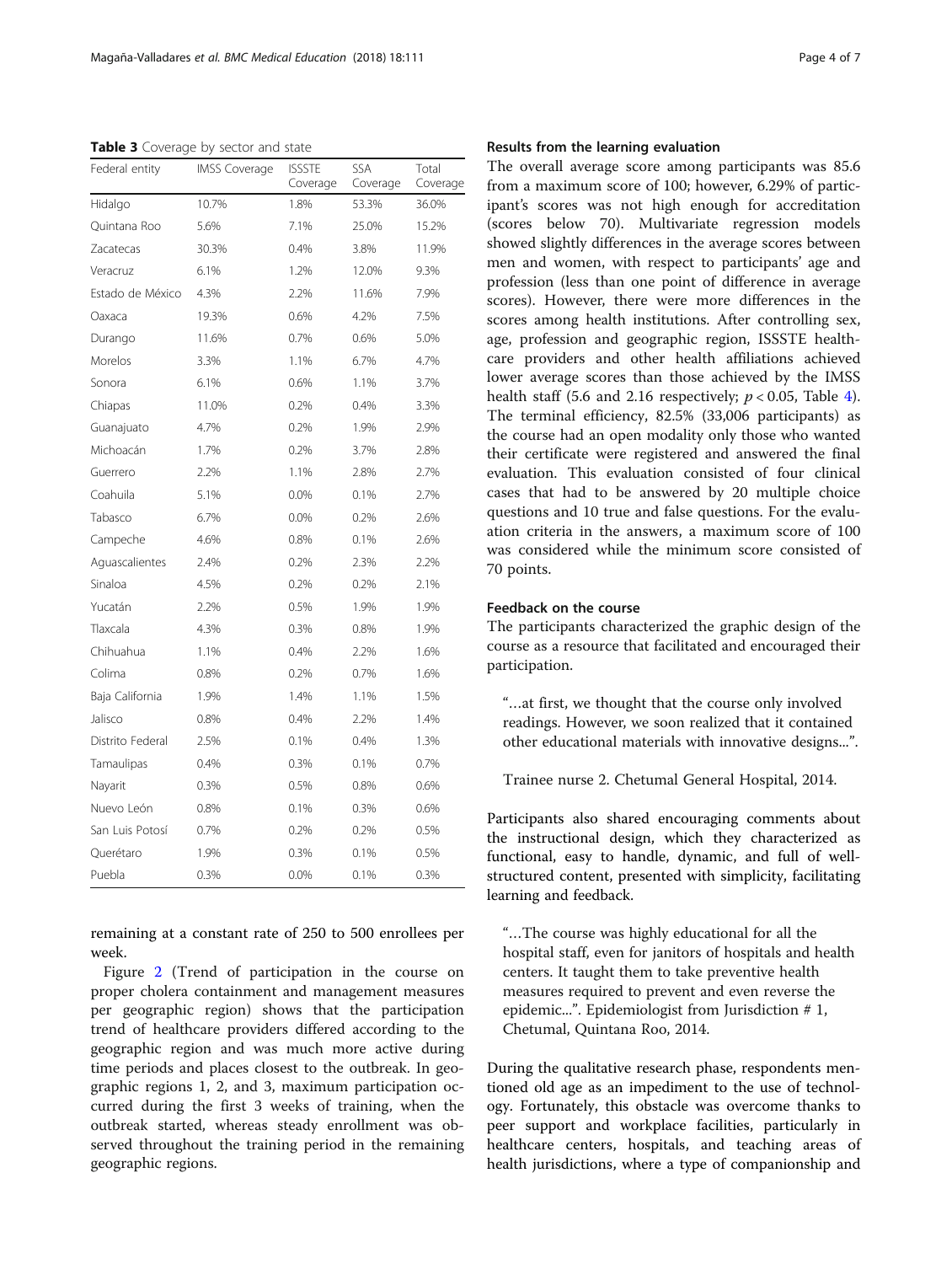<span id="page-4-0"></span>

mutual support was generated, which ultimately favored the submission of evaluations. Examples include the group of janitors who took the course at the home of the Head of Administration in Chetumal, and the healthcare professionals who took the MOOC at the Office of the Head of Education in Cancun.

It was also reported that printouts from the MOOC were used to conduct the course in a workshop format in communities without electricity. Furthermore, different graphic and content elements were used to provide information to the population about the disease. This work was primarily performed by interns, who, in turn, recommended including downloadable support files.

## **Discussion**

The terminal efficiency of the course is far above from what the evidence suggests. However, since it is an open

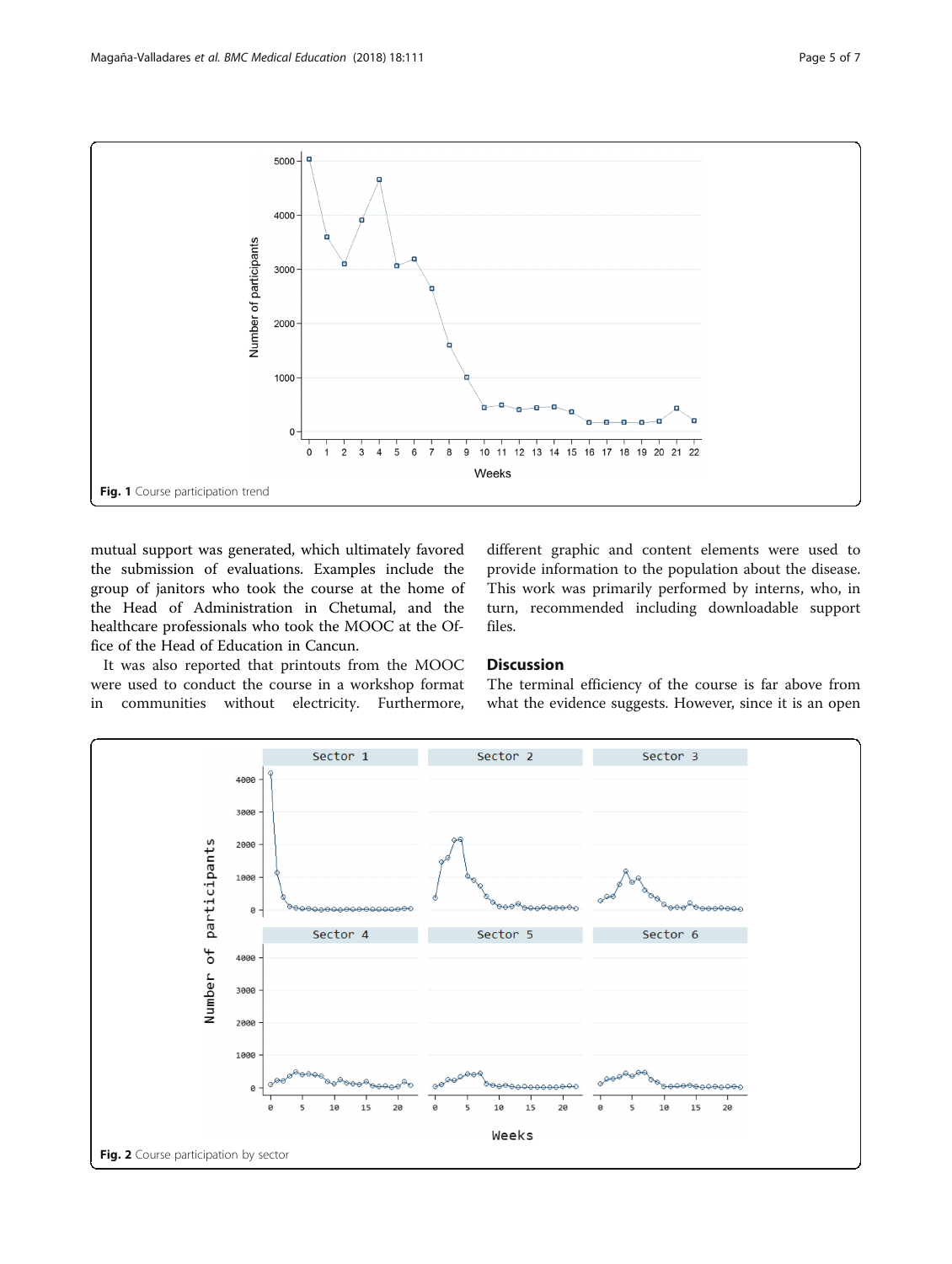<span id="page-5-0"></span>

| <b>Table 4</b> Multiple linear regression model for the association    |
|------------------------------------------------------------------------|
| between scores achieved <sup>a</sup> on the MOOC and the participant's |
| characteristics                                                        |

|                                  | Β         | Cl <sub>95%</sub> |           |
|----------------------------------|-----------|-------------------|-----------|
| Sociodemografics                 |           |                   |           |
| Men <sup>b</sup>                 |           |                   |           |
| Women                            | $0.740*$  | (0.41,            | 0.107)    |
| Age (years)                      | $0.051*$  | (0.04,            | 0.06)     |
| Profession                       |           |                   |           |
| Physician <sup>b</sup>           |           |                   |           |
| Nurse                            | $-0.07$   | $(-1.17)$         | 1.03)     |
| Healthcare promoter              | $-0.45$   | (0.49)            | 1.40)     |
| Other healthcare professionals   | $-01.04*$ | $(-1.98)$         | $-0.09$ ) |
| Affiliation                      |           |                   |           |
| IMS <sup>b</sup>                 |           |                   |           |
| <b>ISSSTE</b>                    | $-5.62*$  | $(-8.19,$         | $-3.06$ ) |
| SSA                              | 0.4       | $(-0.57,$         | 1.38)     |
| PEMEX, SEMAR, SEGOB, SEDENA      | $-0.29$   | $(-2.54,$         | 1.95)     |
| <b>OTHERS</b>                    | $-2.16*$  | $(-4.03,$         | $-0.29$   |
| Geographic regions               |           |                   |           |
| Geographic region 1 <sup>b</sup> |           |                   |           |
| Geographic region 2              | $-1.41*$  | $(-1.73,$         | $-1.08$   |
| Geographic region 3              | $-1.34*$  | $(-2.63,$         | $-0.05$ ) |
| Geographic region 4              | $-0.13$   | $(-1.34,$         | 1.09      |
| Geographic region 5              | 0.3       | $(-0.88,$         | 1.48)     |
| Geographic region 6              | $-1.94*$  | $(-2.54,$         | $-1.34$   |

Geographic region 1. Hidalgo

Geographic region 2. Veracruz, Mexico State, Tlaxcala, San Luis Potosi,

Queretaro and Puebla

Geographic region 3. Oaxaca, Morelos, Guanajuato, Michoacan, Guerrero, Federal District and Tamaulipas

Geographic region 4. Sonora, Durango, Coahuila, Sinaloa, Baja California, Chihuahua and Nuevo Leon

Geographic region 5. Zacatecas, Colima, Aguascalientes, Jalisco and Nayarit Geographic region 6. Quintana Roo, Chiapas, Campeche, Yucatan and Tabasco <sup>a</sup>Score expressed on a 0–100 scale *<u><b>PReference</u>* categories

 $*$  P-value<.05

course, only those participants who actually wanted to obtain their certificate were registered. This is why it was possible for the terminal efficiency to be higher than stipulated. The results of our analysis put into perspective the great reach and impact MOOCs may achieve in a public health emergency. This strategy was so effective in Mexico that it has been replicated to combat other disease outbreaks that have occurred in the country, including dengue, malaria, chikungunya, and Zika, among others.

The considerable participation in the MOOC is related to the emergency; greater participation and interest was observed at the beginning of the outbreak, which remained steady for 7 weeks and then decreased once the situation in the country was controlled. This

indicates that humans, when facing an emergency, have increased interest in learning, but their interest in learning decreases when the threat is controlled [[6,](#page-6-0) [7\]](#page-6-0). A MOOC based on andragogy, the learning cycle, and a competency-based constructivist focus results in key academic achievement and good perception and high levels of satisfaction among the participants.

The states of geographic region 2, which borders the state in which the outbreak occurred, were expected to record greater coverage, but this was not the case. Therefore, it is surprising that Quintana Roo had the highest participation rate despite its geographical location away from the epidemiological focus (region 6), demonstrating that in addition to the perceived need for training, political will, monitoring, and support of the authorities are essential to increase participation. In this state, the authorities at all levels were involved and attended the MOOC in teams, encouraging all staff to take the course.

The student enrollment data throughout the 5 months of the study allowed us to conclude that the MOOC was very helpful to spread knowledge to broad healthcare systems in very short periods of time. The speeds at which the students took the course, considering the classification of states by geographic regions, shows a consecutive trend consistent with the proximity to or distance from the outbreak, regardless of coverage. The fastest reactions were observed in decreasing order in geographic regions 1, 2, and 3. This finding indicates that the need for information is greater when an emergency occurs [[9,](#page-6-0) [10\]](#page-6-0).

## Conclusions

The MOOC titled "Proper cholera containment and management measures" is a valuable example of an efficient strategy designed to standardize healthcare information and processes in cases of epidemiological emergency. The following were key elements of its effectiveness:

- 1) An educational design technologically supported by the competency-based and constructivist educational model. Each MOOC activity followed the learning cycle to motivate the students. This led to a mean score in the course of 85.6 among all participants;
- 2) Clear, simple messages with graphic elements and recreational activities demonstrating their effectiveness for different audiences and attending staff;
- 3) Peer support and local organization to ensure personnel involvement; and
- 4) The commitment of senior management. Once again, the results show that greater participation was achieved when senior management was involved.